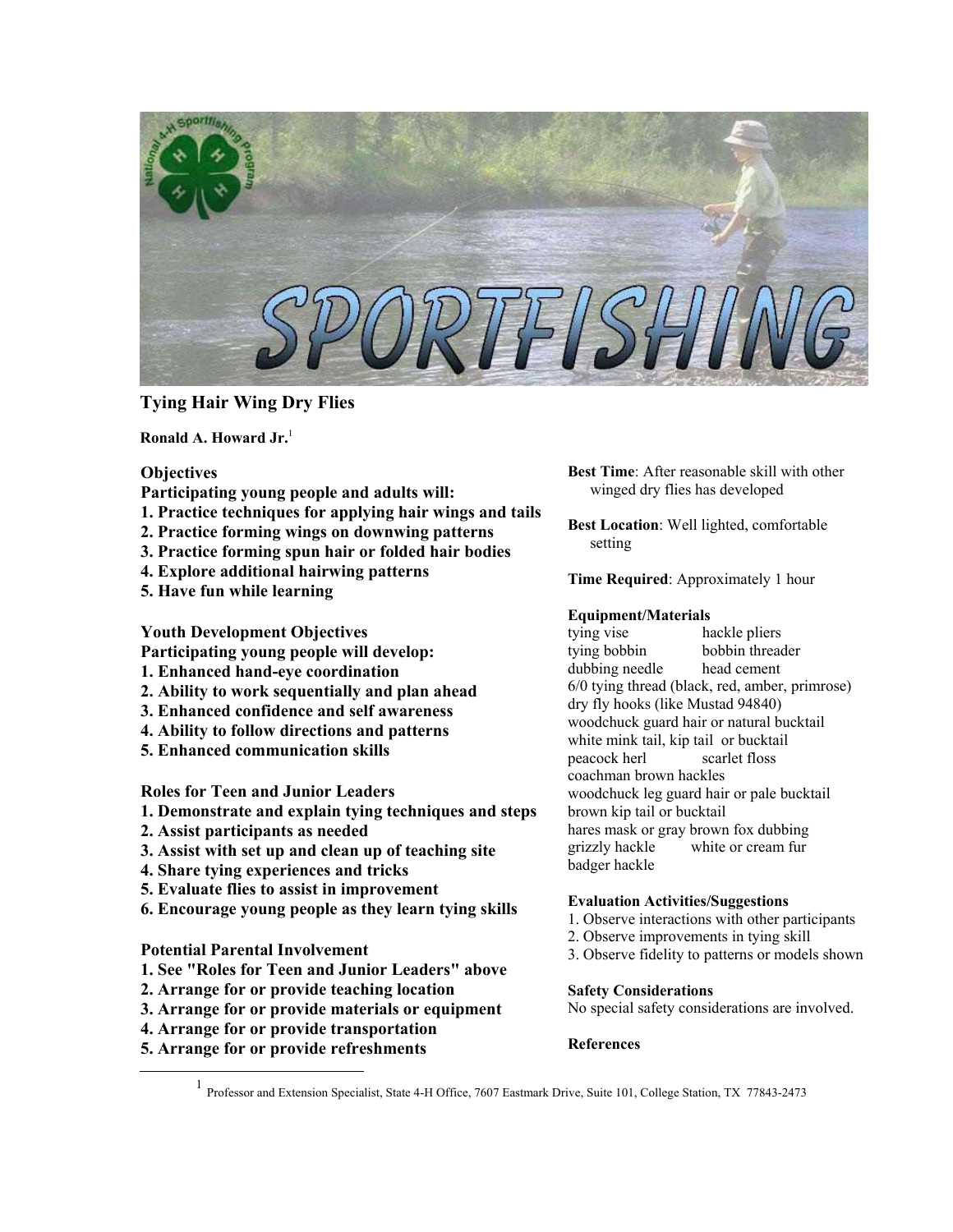# **6. Discuss personal experience in fishing hair wings** See references in introduction

#### **Lesson Outline**

#### **Presentation**

#### **Application**

Using a large hairwing dry fly or several of them, **POINT OUT** the basic pattern elements and **DISCUSS** the differences between classic dry flies and hairwing dry flies. **NOTE** that the basic tying procedures are the same, but there are differences in the materials used and the handling of those materials.

**PASS AROUND** samples of the various materials used for wings and tailing.

Briefly **DISCUSS** some of the applications where hairwing dry flies are useful.

**NOTE** that Wulff patterns are so named because they were developed by Lee and Joan Wulff.

**PASS OUT** and **DISCUSS** the materials used in tying the Royal Wulff.

**EXPLAIN** material use while tying a demonstration fly. **LEAVE** the fly in the vise to be used as a model for comparison with youth tied flies.

**DEMONSTRATE** trimming the wing and tail butts to form a smooth base for the body materials.

**EMPHASIZE** keeping the rather heavily applied body in equal thirds.

**REINFORCE** the need to tie a neat, smooth and compact head as evidence of care in tying the fly.

I. Hairwing dry flies

- A. Basic pattern elements
	- 1. Same as basic dry flies 2. Wings and tails of hair
	- a. Deer hair
	-
	- b. Kip or impali (calf tail) hair c. Mink, fitch or ferret tail
	- d. Bear hair
	-
	- e. Woodchuck guard hair
- 3. Heavy hackles and bodies
- B. Utility of these patterns
	- 1. Buggy searching patterns
	- 2. Brawly, turbulent water
- II. Wulff patterns
- A. Royal Wulff
- 1. Materials
	- a. Extra fine to heavy hooks
	- b. 6/0 black thread
	- c. Brown hair tail
		- 1) Woodchuck guard hair tail
		- 2) Deer tail hair (original)
		- 3) Brown calf tail
		- 4) Brown mink or weasel tail
	- d. Three-part body
		- 1) Peacock herl
		- 2) Scarlet floss
		- 3) Peacock herl
	- e. White hair wings
		- 1) Deer belly hair
		- 2) White bucktail
		- 3) Kip or calf
		- 4) Polar bear
	- f. Coachman brown hackle
- 2. Tying procedure
	- a. Bind in and set wings
	- b. Divide wings with figure 8 wrap
	- c. Trim wing butts at angle
	- d. Bind in tail
- e. Trim tail at wing butts
- f. Apply body materials
	- 1) Equal thirds
- 2) Peacock herl at butt
- 3) Scarlet floss center
- 4) Peacock herl shoulder
- Attach and wind hackles
	- h. Whip finish
	- I. Apply head cement B. Grizzly Wulff
	-
	- 1. Materials
		- a. Thread amber or dull orange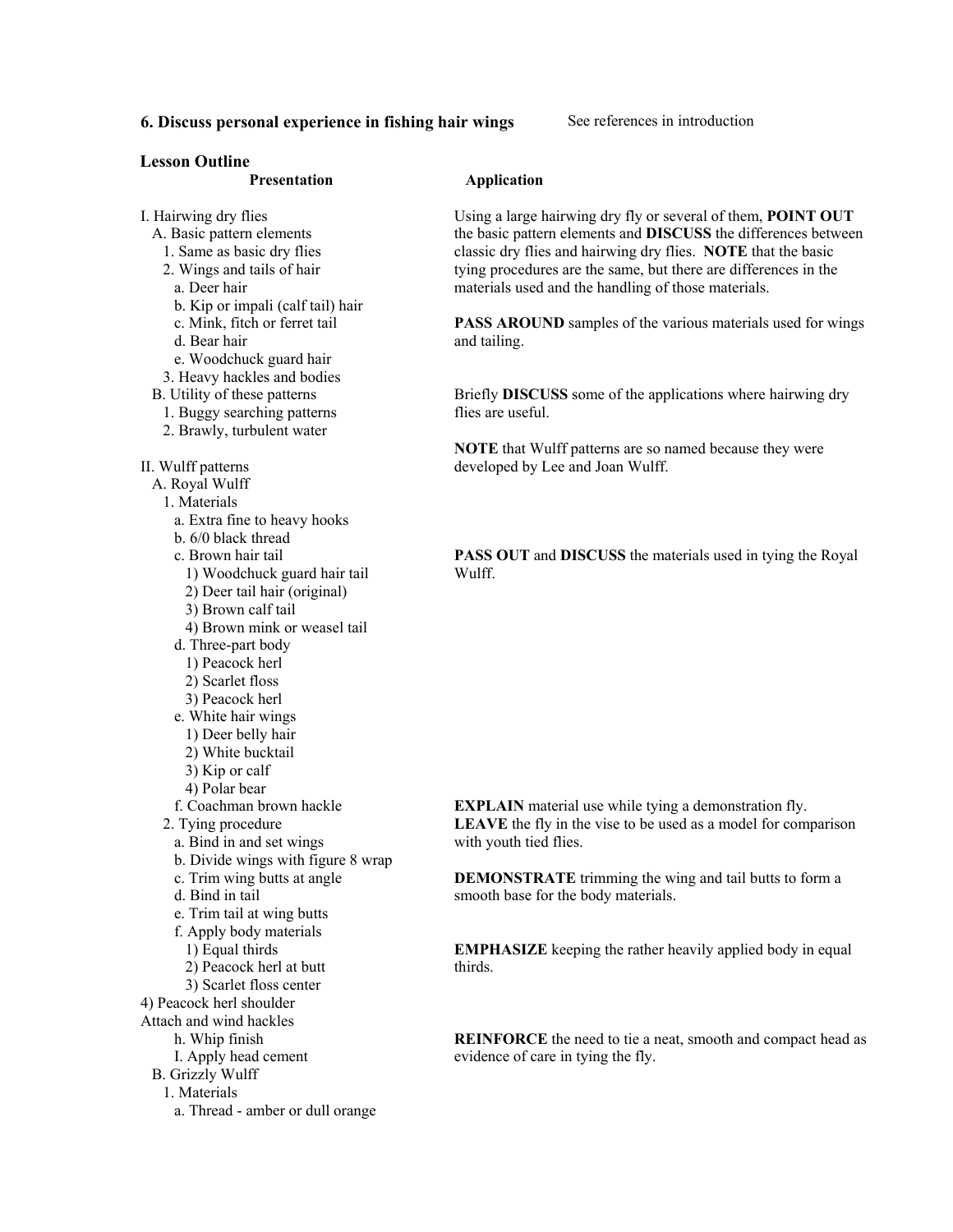b. Wing

- 1) Brown deer hair
- 2) Brown kip tail
- 3) Mink or fitch tail

c. Tail

- 1) Woodchuck leg hair
- 2) Brown deer hair
- 3) Mink tail

d. Body

- 1) Hare's ear fur
- 2) Grayish tan fox fur
- e. Hackle mixed
	- 1) Red grizzly
- 2) Grizzly
- 2. Tying procedure
- a. Attach and split wings
- b. Attach tail
- c. Dub and wind body
- d. Prepare and wind hackles
- e. Wind and whip finish head
- f. Apply head cement
- C. Other Wulff patterns
	- 1. White Wulff
	- a. Materials
		- 1) Thread white or primrose
		- 2) Wing
			- a) White deer belly hair
			- b) White kip tail
			- c) White weasel or mink tail
			- d) Polar bear hair
		- 3) Tail same as wing
		- 4) Body white or cream fur
		- 5) Hackle pale badger
	- b. Tying procedure
		- 1) Similar to above patterns
		- 2) Rough white or cream fur
	- 2. Gray Wulff
		- a. Thread gray or black
	- b. Wings brown hair as above
	- c. Tail brown hair as above
	- d. Body gray fox or muskrat dubbing
	- e. Hackle medium blue done
	- 3. Ausable Wulff
		- a. Thread amber, orange or black
		- b. Wings white hair as above
	- c. Tail woodchuck guard hair (legs preferred)
	- d. Body pale brown-amber dubbing
	- e. Hackle mixed brown and grizzly
	- 4. Black Wulff
		- a. Thread black
	- b. Wings dark brown or black
	- c. Tail dark brown or black
	- d. Body pink or pale white dubbing
	- e. Hackle black

If desired, **LEAD** participants in tying one or more of the other Wulff patterns useful in your area.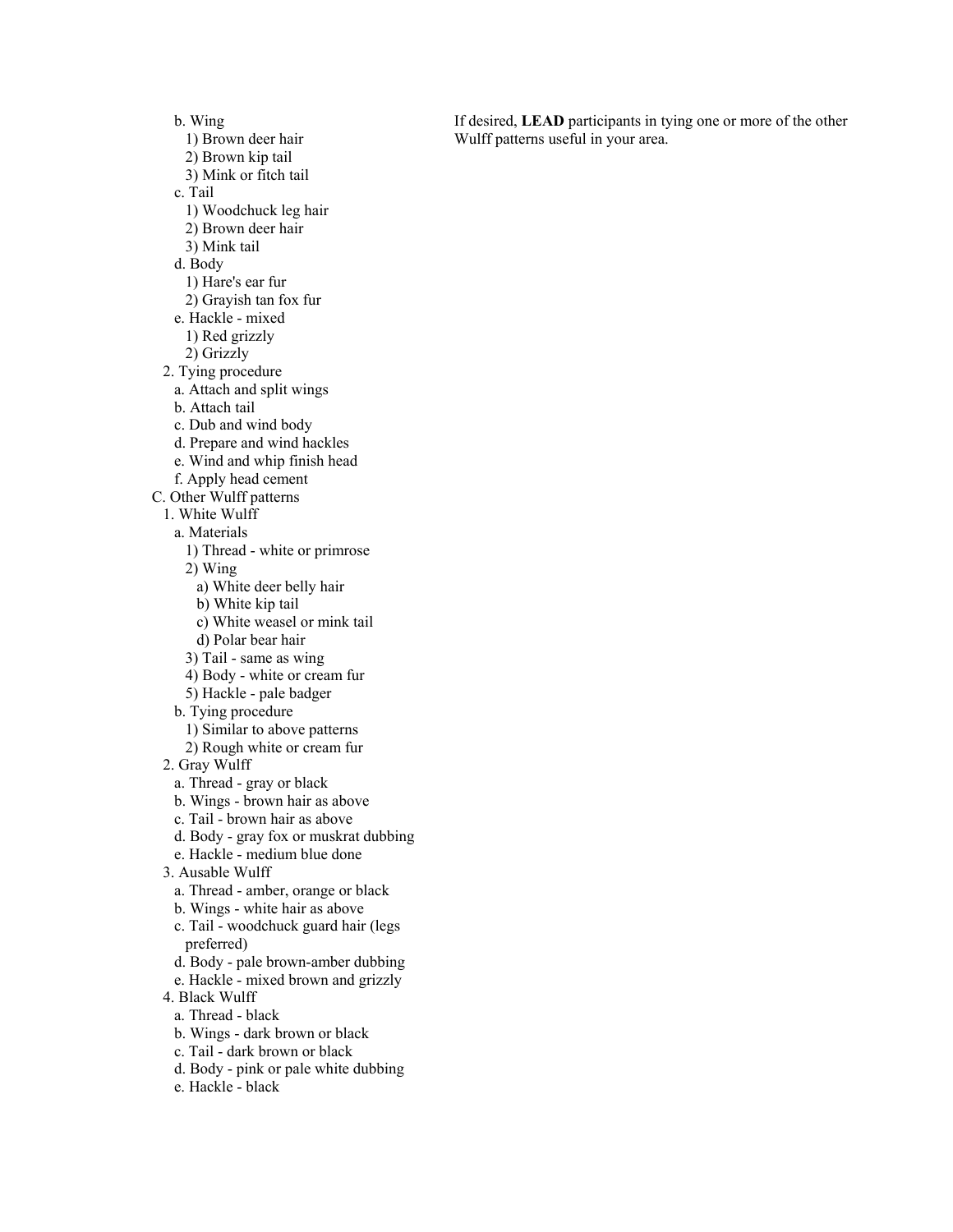### III. Humpies and Irresistibles

# A. Irresistible

1. Materials

- a. Thread black or amber
- b. Wings brown deer hair or calf tail
- c. Tail brown deer hair or calf tail
- d. Body clipped spun hair
- 1) Fine deer body hair
- 2) Caribou hair
- e. Hackle dark rusty dun
- 2. Tying procedure
	- a. Tie in the tail materials and trim butts
	- b. Spin a tight, compact hair body
	- c. Trim body to a tapered cylinder
	- d. Prepare and tie in hackle point wings
	- f. Stand up and separate wings
- g. Apply hackles
- h. Wind and whip finish head
- 3. Variations
- a. Yellow irresistible
	- 1) Spun yellow deer hair body
	- 2) Red hackle fiber or hair tail
	- 3) Brown hackles
- c. Rat-faced McDougal
	- 1) Wings grizzly hackle tips
	- 2) Tail ginger hackle fibers
	- 3) Body clipped, spun deer hair or caribou
	- 4) Hackles ginger
	- 5) Hairwing version
	- a) White deer or calf tail wings b) Tail - woodchuck leg hairs
- B. Humpies
	- 1. General structure
		- a. Deer hair tail
	- b. Underbody of colored tying thread
	- c. Deer hair overbody and wings
	- d. Hackles of choice
	- 2. Materials
	- a. Fine, dark deer body hair
	- b. Tying thread to match pattern color
	- c. Hackles of choice
	- 2. Tying procedure
		- a. Tie in a generous tail of fine deer hair
		- b. Measure and bind in body and wing
		- 1) Measure tips to allow length for
- wings
- 2) Bind in with tips to the rear
- c. Wind thread underbody
	- 1) Wind evenly over body hair butts
	- 2) Trim hair butts at wing base
	- 3) Finish underbody at wing base
- d. Pull wing/body hair forward and bind in
- e. Stand up wings, divide (figure 8 wrap)

**PASS OUT** and **DESCRIBE** materials for tying an Irresistible or Rat-faced McDougal.

**NOTE** that caribou hair ties a very tight and dense body, but that very fine, light deer hair (e.g. belly or lower leg hair) ties very acceptable bodies as well.

**DEMONSTRATE** tying an Irresistible while explaining the procedure. **LEAVE** the finished fly in the vise as a model for the youngsters as they tie their own.

If desired, **TIE** an additional clipped hair bodied fly.

If desired, **DEMONSTRATE** an additional pattern using hair wings and tail. **NOTE** that this type of fly is more durable than those using hackle tails and hackle point wings.

**DEMONSTRATE** a selected Humpy pattern, leaving the fly in the vise while the participants tie their own.

**TIE** in a shank-length tail, evening the tail tips. **PLACE** a slip of plastic over the tail, and **BIND IN** the overbody hair, leaving adequate hair to form the wings after the hair body is folded forward. **WIND** forward over the bases of the body hair to the base of the wing area, forming a tightly wound thread underbody.

**WIND** several wraps of thread over the wing area, and **LIFT** the wings into place, binding them upright and using a figure-8 wrap to form split wings.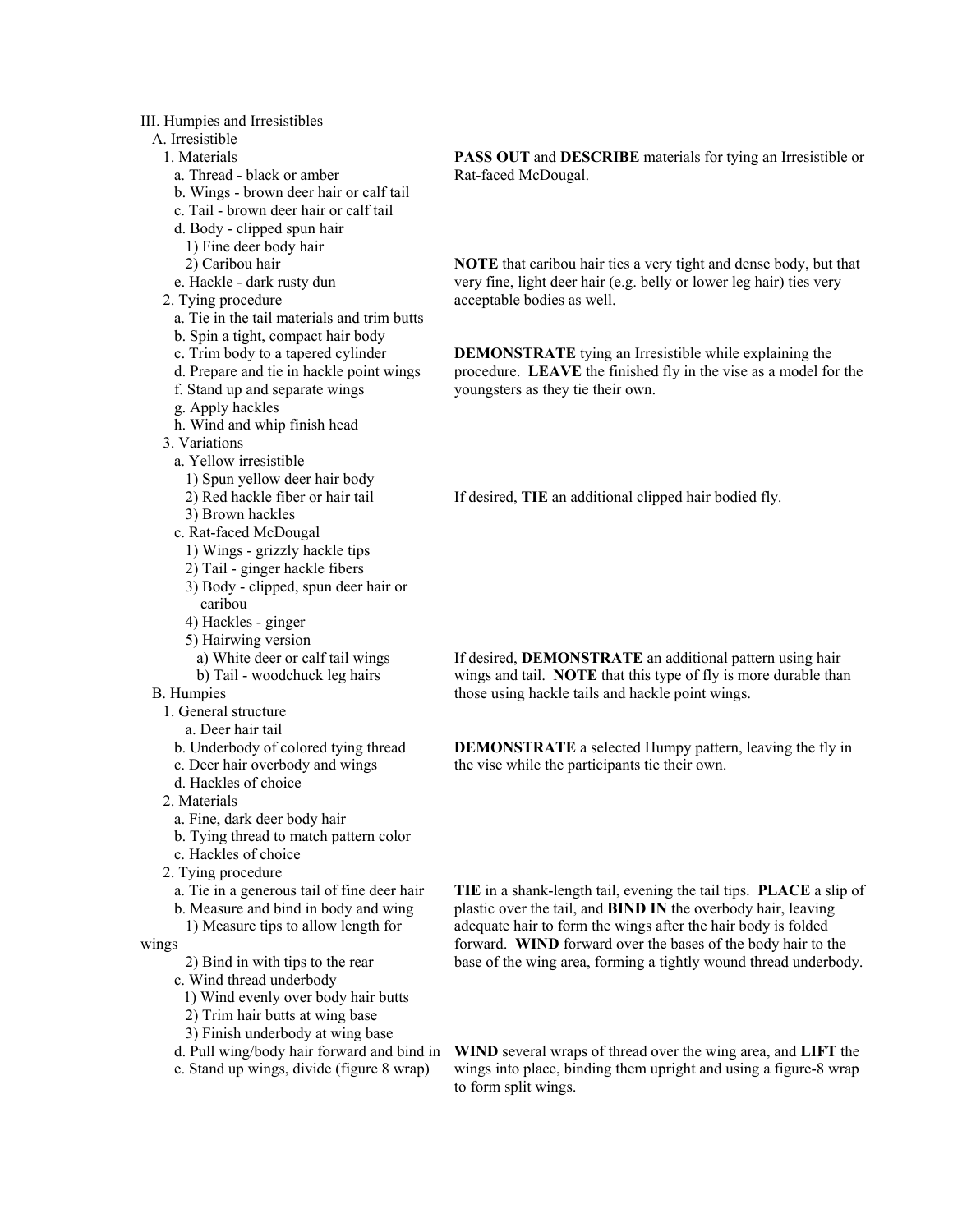f. Bind in and apply hackles

g. Wind head and whip finish

3. Variations

- a. Red Humpy
- 1) Red tying thread
- 2) Coachman and grizzly hackles
- b. Yellow Humpy
- 1) Yellow tying thread
- 2) Brown hackle

IV. Trudes - downwing/streamer hybrid A. Materials

- 1. Hook dry fly x to 2x long
- 2. Thread to match body color
- 3. Tail hair or hackle fibers
- 4. Body dubbing or floss
- 5. Wing white kip or calf body hair
- 6. Hackle dry fly, matching pattern

B. Tying procedures

1. Attach thread at bend of hook

2. Prepare and bind in tail fibers

3. Bind in and apply body materials

4. Bind in wing at shoulder a. Reaching to end of tail b. Downwing style

5. Hackle as a collar

6. Head of tying thread

C. Variations

- 1. Royal Trude
- a. Hook dry fly #8-16
- b. Thread black 6/0
- c. Tail golden pheasant tippet
- d. Body peacock herl, scarlet floss, herl
- e. Wing white kip tail or calf body hair
- f. Hackle coachman brown
- 2. Lime Trude
	- a. Tail lime hackle fibers
	- b. Body lime dubbing or floss
- c. Hackle lime
- 3. Red Trude
- a. Tail brown hackle fibers
- b. Body scarlet floss or dubbing
- c. Hackle brown hackle

V. Caddisfly and stonefly patterns

A. Elk hair caddis

- 1. General pattern
- a. Hook: dry fly
	- 1) 1x to 2x long
	- 2) Sizes 8 to 22
- b. Thread: 6/0 brown or black

c. Hackle: brown or furnace (grizzly or

**PREPARE**, **BIND IN**, and **WIND** the hackles in place, finishing with a compact head and whip finish.

**TIE** an additional pattern if desired.

**NOTE** that the Trude patterns are useful as both dry fly patterns suggesting stoneflies and as streamers suggesting swimming stoneflies and minnows.

**PASS OUT** the materials needed for the selected Trude pattern, while explaining the pattern to the participants.

**DEMONSTRATE** the selected Trude pattern, leaving the fly in the vise as a model for the participants to use.

**EVEN** the tail fibers and bind in a shank-length tail. **ATTACH** the body materials at the base of the tail and wind them forward to the shoulder area, binding them in place.

**EVEN** the tips of the wing material slightly and **APPLY** the wings with the tips reaching approximately to the tip of tail. The wing should be low to the body, downwing style.

**BIND IN** and **WIND** a hackle collar in front of the wing and finish the head.

**ENCOURAGE** participants to tie additional Trude patterns if they desire.

**PASS OUT** the materials for an Elk Hair Caddis (EHC) while discussing the pattern and some of its variations.

**DISCUSS** the use of grizzly, red grizzly, variant or cree hackles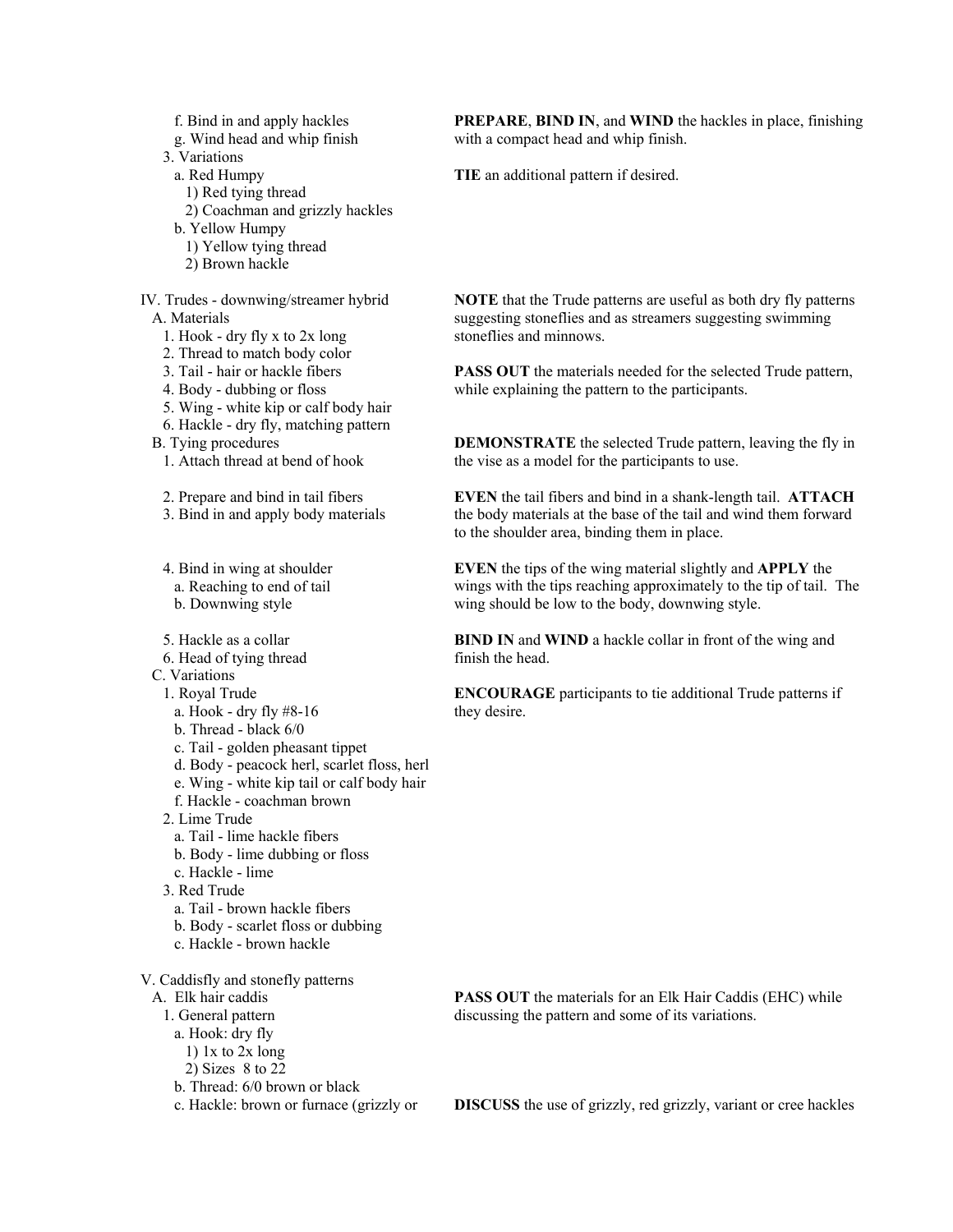cree useful for some patterns)

- d. Body: dark hare (olive, dun, black, or light tan fur may be substituted)
- e. Rib: fine gold wire (optional)
- f. Wing: light elk hair
- g. Head: trimmed butts of elk hair
- 2. Tying procedures
- a. Attach rib, if desired, at bend
- b. Attach tip of hackle feather near bend
- c. Prepare and apply dubbed body
- d. Palmer hackle to shoulder
- e. Apply rib, if used
- f. Prepare and bind down elk hair wing
	- 1) Cut small bunch from hair patch
	- 2) Bind in place with tips beyond bend
	- 3) Apply several slightly looser wraps behind tie down area to clump hair
- g. Trim butts of hair to form head
- h. Whip finish and apply head cement
- 3. Alternative methods for hackles
- a. Bind in hackle at shoulder
- b. Wind rearward over body to tail
- c. Spiral ribbing over hackle, binding it to body materials
	- d. Bind in rib
- e. Trim excess hackle tip away
- B. Bird's Stonefly No. 1

1. Pattern

- a. Hook: 2x-4x long
- b. Thread: orange or dark amber
- c. Tail: black bear guard hair
- d. Body: orange floss with bands of furnace hackle clipped short
- e. Hackle: furnace
	- 1) Pressed flat to project at sides only
	- 2) Trimmed relatively short
- 3) Lacquered
- f. Wing: brown bucktail tied flat over

body

- g. Head: orange tying thread
- h. Antennae: black bear guard hairs
- 2. Tying procedures
	- a. Attach thread at rear of shank
	- b. Bind in two small whisks of black bear
	- c. Alternate bands of orange floss and clipped narrow bands of furnace hackle
	- d. Bind in a flat bucktail wing
	- e. Apply a hackle collar
		- 1) Select relatively short furnace hackles
		- 2) Wind a band of hackle as a collar
		- 3) Using a bit of lacquer, adjust the hackles so they project only at the sides of the fly
		-
	- 4) Trim tips if necessary
	- f. Bind in bear hair as antennae
	- g. Wind a modest head, whip finish and

in tying caddisfly imitations. **NOTE** some of the more useful color combinations for your area.

**DEMONSTRATE** tying an EHC, leaving the fly in the vise as a model for them to use as a reference.

**DEMONSTRATE** the alternative method of attaching hackles for this pattern. **DISCUSS** pros and cons of the technique.

If desired, **PASS OUT** the materials for a Bird's Stonefly No. 1 while discussing the pattern.

**DEMONSTRATE** tying the pattern while discussing the techniques used. **LEAVE** the completed pattern in the vise as an example and model for the young people to use.

**NOTE** that using relatively short hackles permits the tier to use the entire hackle fiber instead of trimming it to length once it is lacquered in place.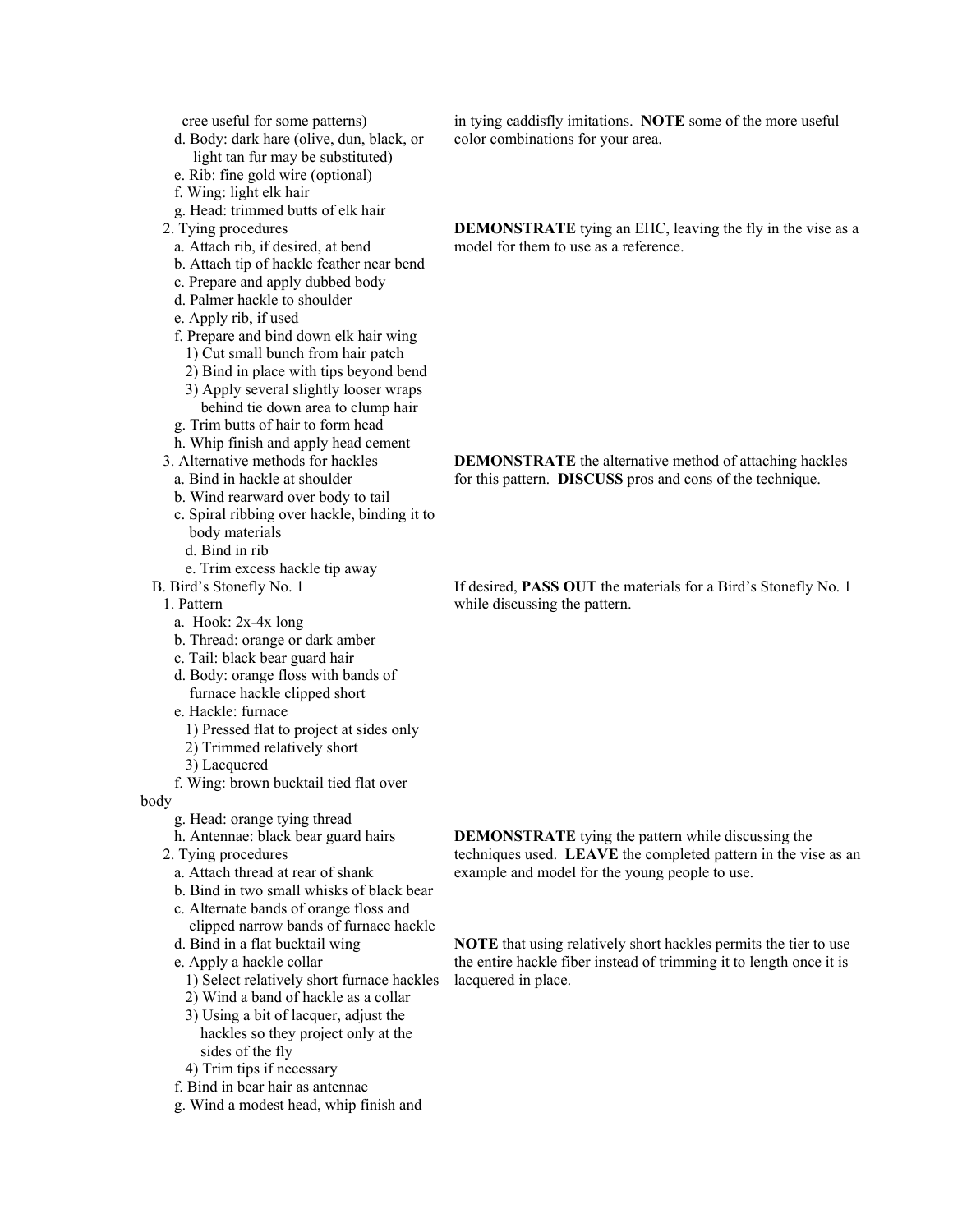lacquer

- 3. Variations on the pattern
- a. Numerous variations
- b. Size from about  $\#18$  to  $\#4$  4x long
- c. Colors from bright yellow and orange or red to black (match local flies)
- d. Hair, hackle, feather strip or no wings
- e. Ron's Little Olive Stone
	- 1) Hook: #18 dry fly
	- 2) Tail: pale olive hackle whisps
	- 3) Body: pale olive hackle quill, wound and lacquered
	- 4) Hackle: pale olive
	- 5) Wings: none
	- 6) Head: olive or yellow tying thread
- VI. Fishing them
- A. Excellent rough water flies
- 1. Excellent flotation
- 2. High level of buoyancy
- B. Situations calling for them
	- 1. Selective feeding on stoneflies or caddisflies
	- 2. Searching or prospecting patterns
- C. Fishing techniques
	- 1. Dead drift
	- 2. Riffling or skimming
	- 3. Skittering
	- 4. Streamer fly retrieve after dead drift

### **Summary Activity**

Have participants display some of the flies they have tied, comparing their proportions and tying techniques. Discuss situations in which these flies are indicated for fishing in the local area. Encourage parents, teen leaders and youth to share their experiences with these patterns.

#### **Lesson Narrative**

Hairwing and hair bodied dry flies are outstanding searching patterns for the dry fly angler. Some of the patterns are excellent when selective fish are feeding on either stonefly or caddisfly hatches, presenting the silhouette that selective fish are keying on during those hatches. They are also excellent patterns in rough or broken waters where visibility and floatation are both important to success. Each class of hairwing pattern includes some basic pattern elements, similar to other dry fly patterns.

#### **Wulff Patterns**

In the Wulff series, the tails and wings are tied with some variety of hair. Deer hair was used in the originals, but many other types are used in addition to deer hair. Kip, impala or calf tail is used in many patterns. Mink, fitch or ferret tail hair is outstanding in durability, but somewhat more difficult to work that are deer or calf tail. Bear hair is outstanding in durability, but it is also hard and a bit more challenging for the beginning tier to use. Woodchuck guard hairs make an excellent, hard substitute for deer hair, either variegated or nearly blond. In general, the bodies and hackling on these flies is quite heavy, yielding a buggy appearance that is attractive to fish.

Lee Wulff originated the patterns that bear his name. One of the most effective and useful of the Wulff patterns is the Royal Wulff. While the pattern is buoyant enough to allow the use of fairly heavy wire hooks, using fine wire hooks increases floatation and eases hook penetration. It sacrifices a bit in durability and strength. The pattern for the Royal Wulff follows.

**DISCUSS** some of the variations in this group of patterns, noting that some of these flies that are classically tied with hair wings may even be tied as wingless patterns.

This pattern evolved from a hairwing pattern to a hackle point winged pattern to a variant type without wings. It is often most effective when used when tiny, skittering stoneflies are being fed upon selectively.

**DISCUSS** situations where these flies are indicated and the methods used in fishing them if desired and time permits.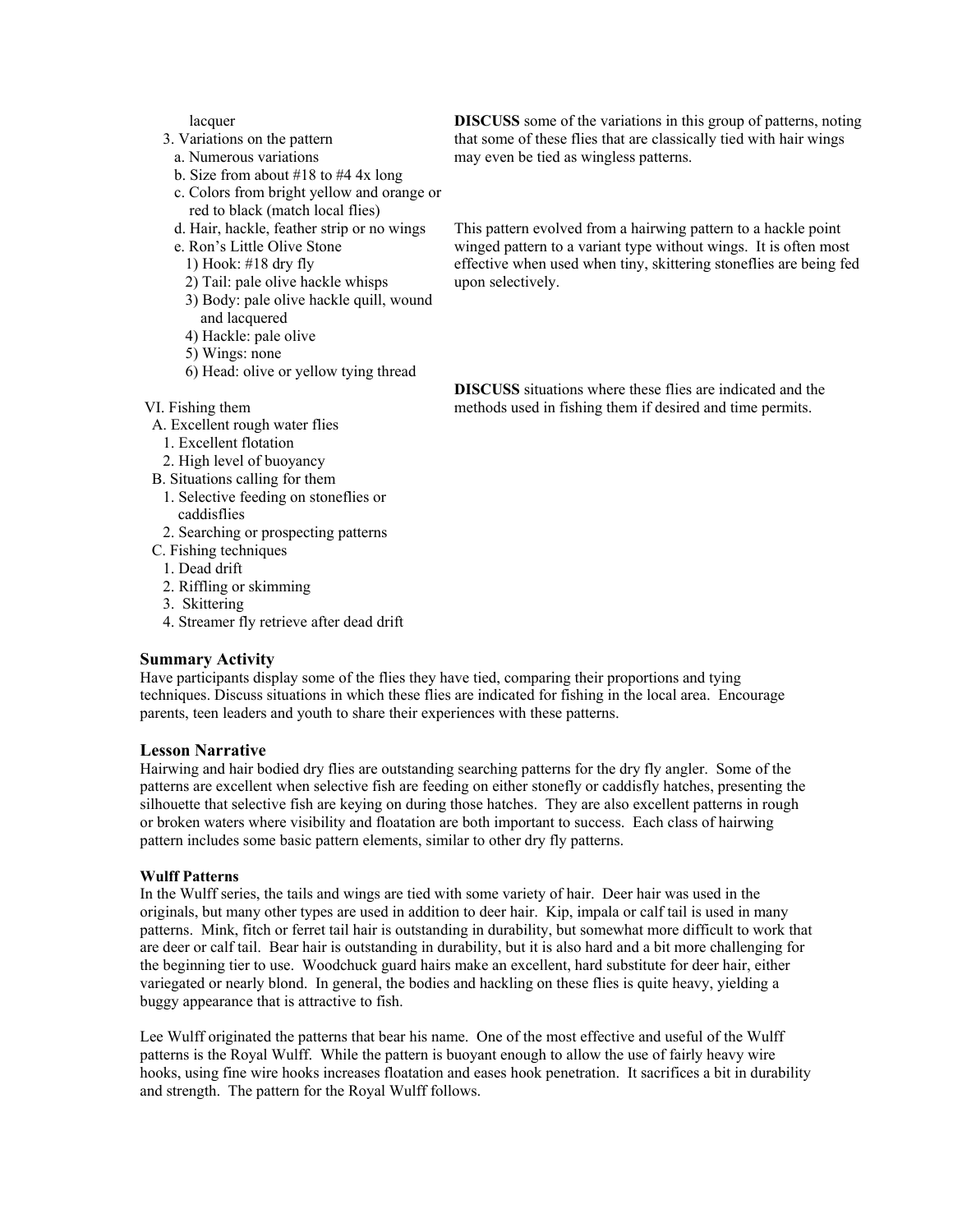Royal Wulff Hook: dry fly (e.g. Mustad 94840, stout to 2x fine) Thread: 6/0 black Wing: white calf tail, deer hair, mink tail or polar bear Tail: deer body hair, brown calf tail or woodchuck guard hairs Body: peacock herl, scarlet floss and peacock herl in equal thirds Hackles: Coachman brown Head: lacquered black tying thread

The Royal Wulff is tied in a conventional manner. Start by binding in the wings, setting them up and dividing them with a figure 8 wrap. Once they are in place, lift the butts of the wing hairs and trim them at an angle. Adding a drop of head cement or CA cement adds some mass but may increase durability somewhat. Carry the tying thread to the tail area, and bind in a shank-length tail. Bind in several strands of peacock herl and form a tough strand by winding the herl and thread together. Wind approximately onethird of the body with peacock herl. Trim the herl ends away and attach a piece of heavy scarlet floss, winding an even floss body over the next third of the body. Finish the body with an additional band of peacock herl ending at the base of the wings. Now, prepare and bind in a pair of coachman brown hackles, winding a relatively heavily hackled fly. Finally, trim the hackle tips, wind a smooth head, whip finish and apply head cement.

Many other Wulff patterns are popular with anglers. Several of those patterns are listed here for your use, if desired. While the original patterns were tied with deer hair, many tiers prefer to use other hairs for the wings and tails. For brown deer hair, consider using woodchuck guard hairs, natural mink tail, fitch tail, or brown calf tail. For white deer hair consider trying white mink tail, ermine tail, polar bear or white calf tail.

| Grizzly Wulff                           | White Wulff                                  |
|-----------------------------------------|----------------------------------------------|
| Thread: amber or dull orange            | Thread: white or primrose                    |
| Wing: brown deer hair                   | Wing: white deer belly hair                  |
| Tail: brown deer hair                   | Tail: same as wing                           |
| Body: hare's ear or grayish tan fox fur | Body: white or cream fur                     |
| Hackle: mixed red grizzly and grizzly   | Hackle: pale badger                          |
| Gray Wulff                              | Ausable Wulff                                |
| Thread: gray or black                   | Thread: amber, orange or black               |
| Wings: brown hair as above              | Wings: white hair as above                   |
| Tail: brown hair as above               | Tail: dark amber woodchuck guard hair (legs) |
| Body: gray fox or muskrat dubbing       | Body: pale brown-amber dubbing               |
| Hackle: medium blue dun                 | Hackle: mixed brown and grizzly              |
| <b>Black Wulff</b>                      |                                              |
|                                         | Throad: blook                                |

 Thread: black Wings - dark brown or black Tail - dark brown or black Body - pink or pale white dubbing Hackle - black

#### **Humpies and Irresistibles**

Humpies and Irresistibles are hair bodied flies tied in contrasting manners, but useful in similar types of fishing situations. They have somewhat bulky bodies and excellent floatation qualities that make them ideal for rough or broken water. The Irresistible uses a densely packed, spun hair body that is shaped into a slimly tapered body. It is tied r with hair wings. The similar Rat-faced McDougal is tied with hackle point wings. The Irresistible is tied with either black or amber thread. Both the wings and the tail are tied of brown deer hair or calf tail. (Some use calf body hair.) The body is composed of clipped, spun hair. The original pattern used fine deer hair, but many tiers prefer caribou because it spins and packs very nicely. The hackles are dark, rusty dun.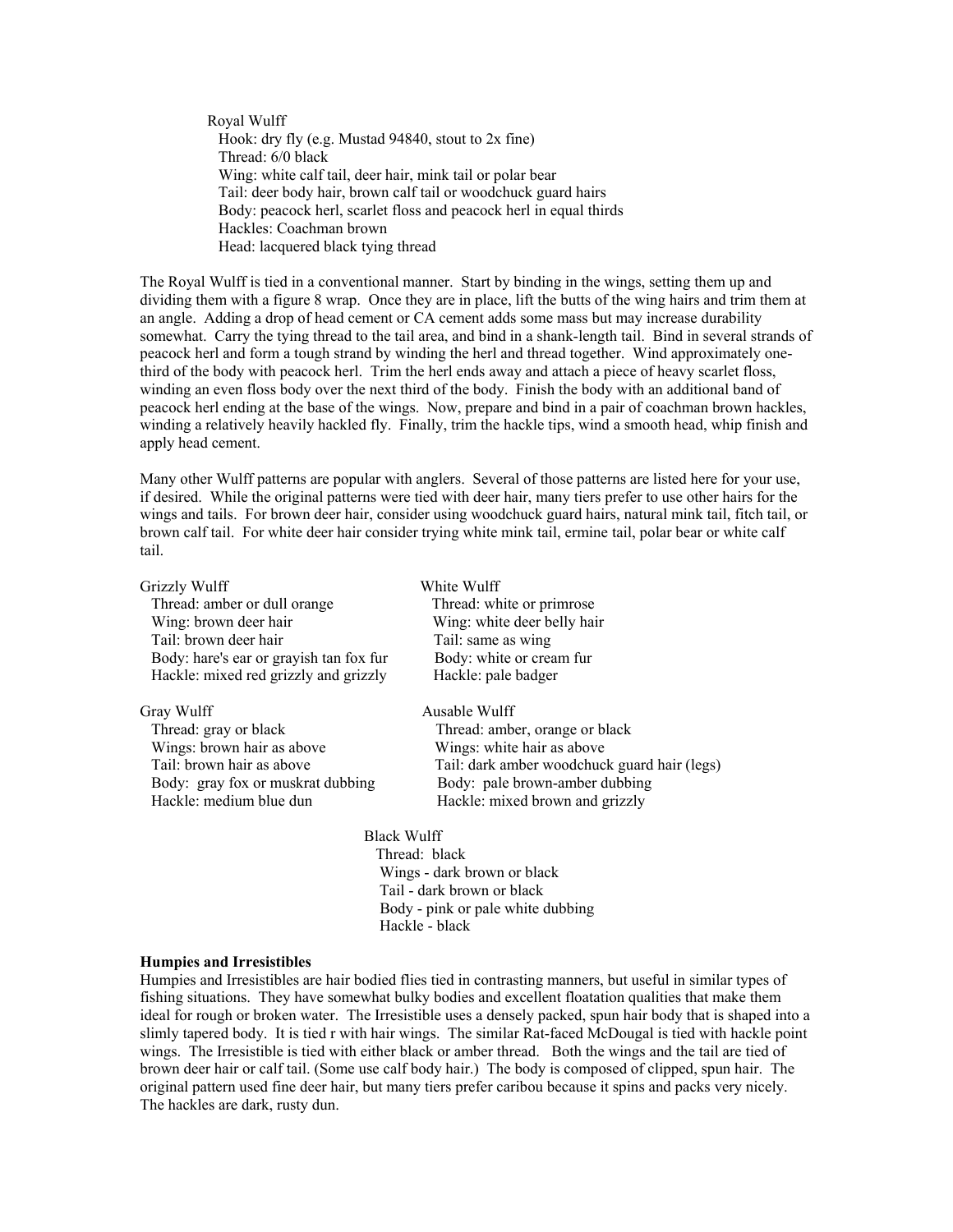While some tiers begin with the wings, most find that working from the tail forward is easier. Start by tying in a clump of hair at the bend of the hook as a tail, leaving it about the length of the shank. Trim the butts of the hair at an angle, leaving a nicely tapered base for the body. Spin or stack a tight body of either deer body hair or caribou up to the shoulder area. Tie off the tying thread, and trim the hair carefully to shape, remembering to hold the scissors flat and to remove excess materials carefully. Bind in a small clump of brown hair as wings, leaving the tips of the hair pointing forward. Bind them in place, stand them up securely with several wraps of thread, and separate them with a figure-8 wrap. Trim the butts of the hairs carefully to a slim taper and wind the tying thread back over them. Prepare a pair of rusty dun hackles, bind them in place and wind them on one at a time, tying them off at the head. Trim the hackle tips, wind a compact head, whip finish and apply a drop of head cement to finish the fly.

Several variations of this pattern are in common use, and a pair of them are listed below if you should wish to try them. .

Yellow Irresistible Rat-faced McDougal Thread: black or yellow Thread: black Tail: red hackle fibers Tail: ginger hackle fibers Hackle: brown or dark ginger

Body: spun yellow deer hair Body: spun caribou or deer body hair Wings: brown hair as above Wings: grizzly hackle points<br>
Hackle: brown or dark ginger Hackles: ginger

> Hairwing Rat-faced McDougal Thread: black or amber Tail: woodchuck leg hair Body: spun deer hair or caribou Wings: white deer or calf tail Hackles: ginger

Humpies use folded deer hair as an upper layer of a body over a tightly wound underbody of thread in a color to match the pattern. Natural deer hair is used for a tail and the folded over-body hair is used for the wings as well. Like the Irresistible, this pattern is usually tied from tail to head. Also like the clipped hair bodied flies above, humpies are an outstanding choice for rough or turbulent waters.

The general structure of these patterns calls for a deer hair tail, an underbody of tying thread matching the color of the pattern, an over-body of deer hair tied in with the natural tips tied in projecting over the tail, then folded forward to form the wings, and hackles to match the pattern. Several variations are in common use, each one distinguished by the thread color used in tying the underbody and the hackles used. Fine, dark deer body hair is used for the wings, tail and back of the pattern.

The patterns start with a rather heavy tail of fine deer hair. It is bound down with tying thread and trimmed to length as a foundation for the body wraps. A small strip of plastic is placed over the top of the tail materials before measuring the back and wing hair and binding it in with the natural tips of the hair extending rearward. The thread is then wound over the tail base and the bases of the body and wing hair, forming a smooth and uniform underbody. The tips of the wing and back hair are drawn forward and bound down at the front of the body and wing base. The body is then folded forward and the wings are bound down with the tips forward beyond the eye of the hook. Wind several turns of thread over the wing materials and stand them up, winding several turns in front of the wings and separating them with a figure-8 wrap. Prepare and bind in the hackles. Wrap the hackles one at a time, taking about 3-4 turns in front of and behind the wing bases. Trim the hackle tips, form a neat head and whip finish, applying a drop of head cement to finish the fly. Variations in red, olive, chartreuse, yellow or tan can be combined with hackles in coachman brown, ginger, grizzly, olive or mixtures of those colors.

Red Humpy  $\qquad \qquad$  Yellow Humpy Thread: scarlet Thread: yellow

Tail: brown deer hair Tail: brown deer hair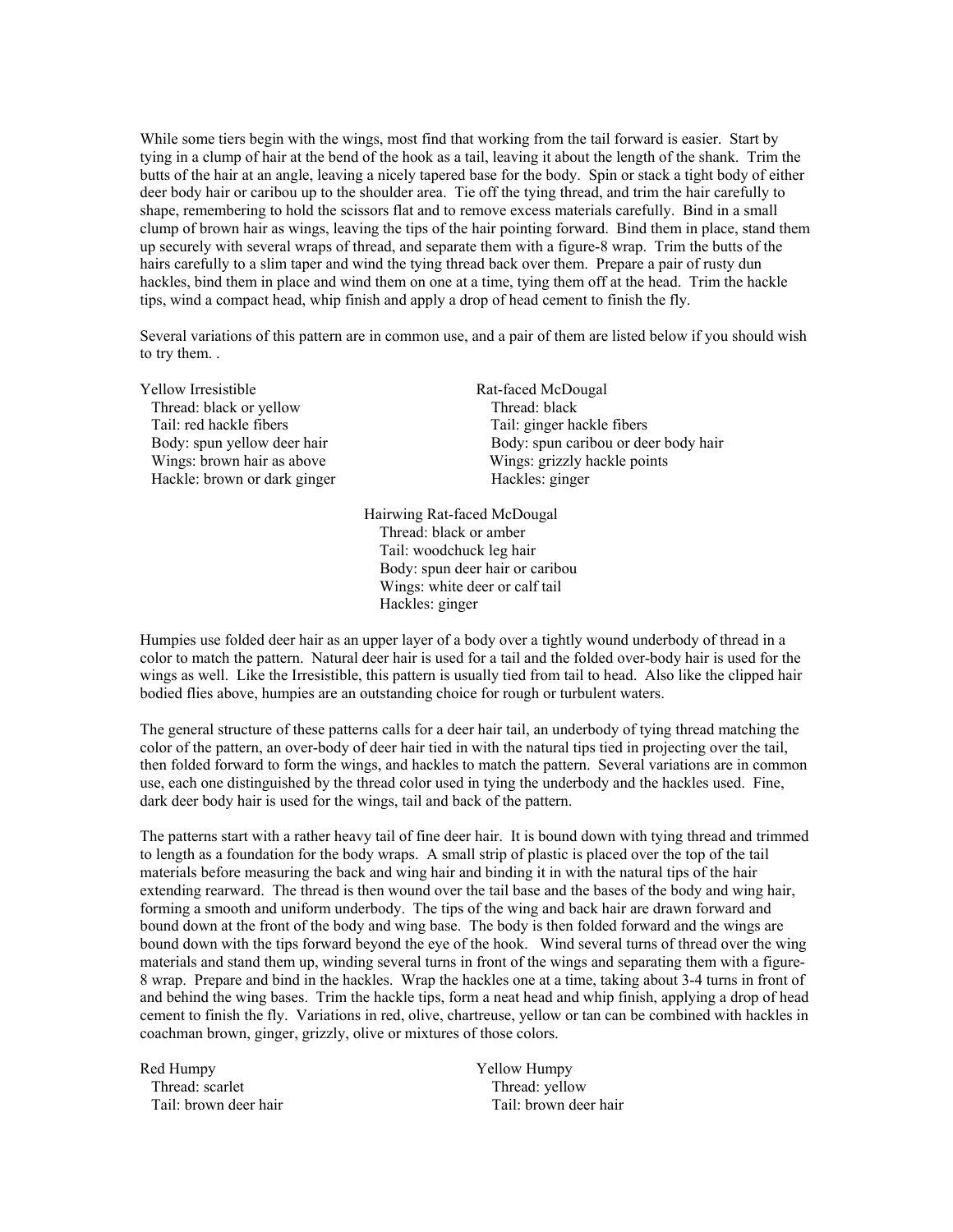Back and wings: brown deer hair Back and wings: brown deer hair Hackles: coachman brown and grizzly mixed Hackles: dark ginger Head: lacquered tying thread Head: lacquered tying thread

#### **Trudes**

Trudes are versatile patterns that share the buoyancy and bugginess of the others in this series. They differ in being tied with a streamer-like wing in a down wing style and in having hackles tied in as a collar. Their silhouette resembles stoneflies when drifted on the surface, and they may suggest either fish or swimming stonefly nymphs when pulled under and retrieved. The general pattern begins with a dry fly hook in sizes from about #8 to #18 either ex long or 2 ex long. Thread to match the body color is used. A tail of either hair or hackle fibers is added, followed by a body of dubbing or floss. A white calf tail, deer hair, or calf body hair wing is tied in down wing style, and hackles to match the pattern are wound on as a dry fly collar.

Of the several patterns that are in common use, we will use the Royal Trude as a tying example. It uses black thread, a golden pheasant tippet tail, a body of scarlet floss with peacock herl at the butt and shoulder, white hair wings reaching to the end of the tail, and coachman brown hackles as a dry fly collar.

The pattern is tied from tail to collar, much like a streamer fly. Start by attaching the thread near the bend of the hook. Stip a small bunch of golden pheasant tippet fibers and bind them in place as a tail. Start the body by binding in 3-4 pieces of peacock herl at the tail tie-down area. Wind them around the tying thread to create a tough-cored herl strand. Wind several turns of herl to form a butt on the body. Tie off and trim the herl, being careful not to cut the tying thread in the process. Carry the thread forward to the shoulder area and bind in a strip of scarlet floss. Wind the floss smoothly back to the herl butt and return it to the shoulder area to bind it down. Create another section of herl at the front of the scarlet body. Attach a wing of calf tail, bucktail or calf body hair with the tips reaching to the tip of the tail material. Trim the butts of the wing material at an angle to allow for a smooth tied down area. Prepare, bind in and wind a pair of coachman brown hackles as a dry fly collar between the shoulder and the head area. Trim the hackle tips, wind a head and whip finish. Finish the fly by applying one or more drops of head cement.

| Lime Trude                  |
|-----------------------------|
| Tail: lime hackle fibers    |
| Body: lime dubbing or floss |
| Hackle: lime                |
|                             |

#### **Other Downwing Patterns**

In waters where caddisflies and stoneflies represent significant food sources for fishes, patterns to imitate or suggest them are extremely useful. Two major patterns are suggested here, with many variations in both size and components possible. Bird's Stonefly and the Elk Hair Caddis have been selected as examples that will allow the tier to expand to cover this group of patterns nicely.

The **Elk Hair Caddis** is a well-established western pattern that has found its way into many anglers' assortment of flies. It has no tail, a dubbed body, palmered or reverse wound hackles, an optional fine gold wire rib, and elk or similar body hair as a downwing. Tied in sizes from about 8 to 22, this pattern can be prepared in an assortment of colors, with gray, black, tan, brown, fiery brown, and olive being the most useful. Some tiers begin by attaching the hackle by its tip at the bend of the hook and work forward. Others bind in a fine gold wire as a rib before applying the body, then attach a hackle conventionally at the shoulder before spiraling back over it to the bend and anchoring the hackle with the ribbing material. For durability, the former approach is used here, but the latter will be discussed in case the tiers wish to try it.

Elk Hair Caddis Hook: dry fly x long size 8 to 22 Thread: 6/0 brown or black Tail: none Hackle: brown or furnace (grizzly or cree for some patterns) Body: dark hare (olive, dun, black, or light tan fur may be substituted)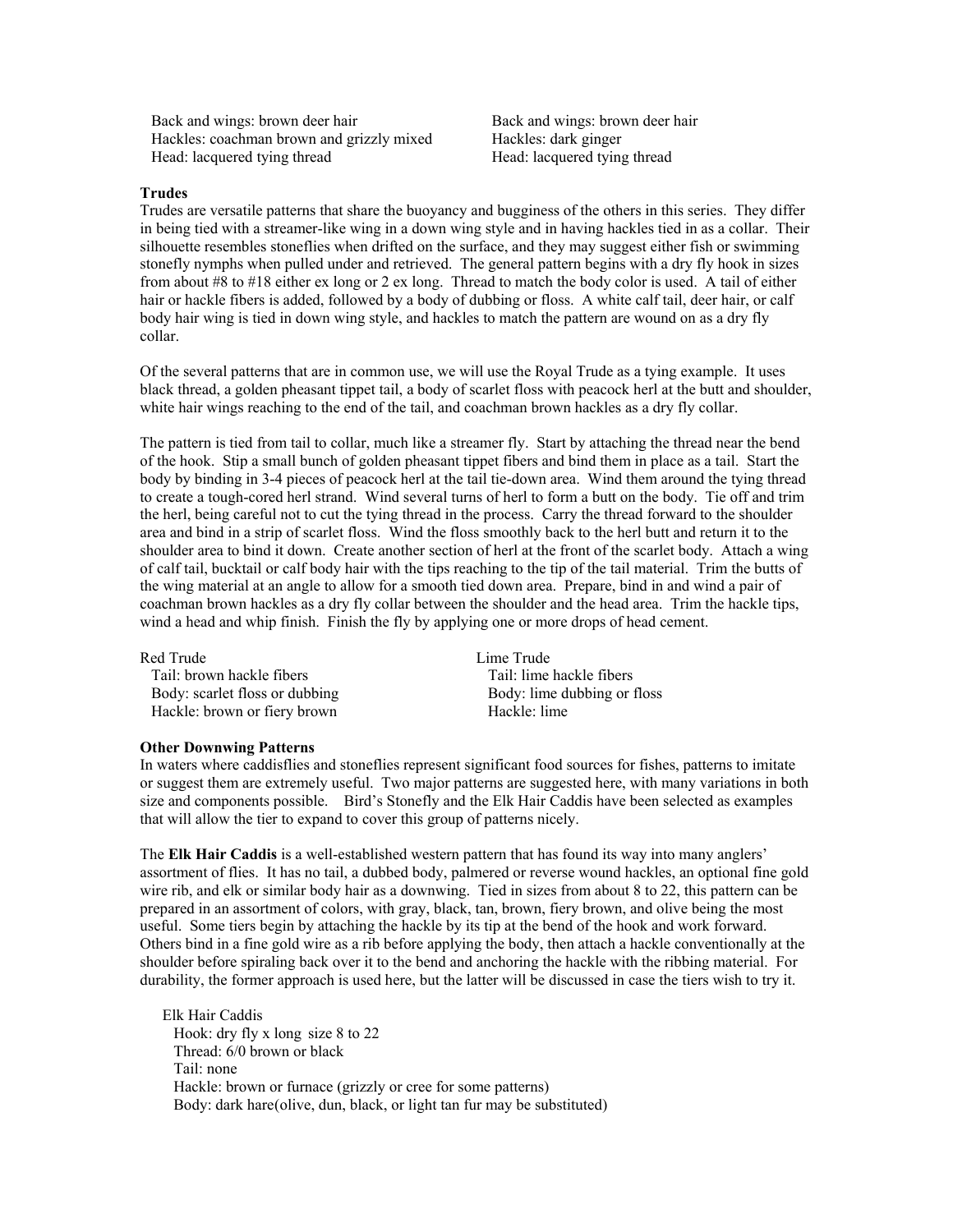Rib: fine gold wire (optional) Wing: light elk hair (down wing) Head: trimmed butts of elk hair

Select a size 10 or 12 hook for the demonstration pattern. Bind the thread to the hook near the bend, and bind in a ribbing hackle by its tip, palmer style. Spin and apply a rough body of selected dubbing, stopping at the shoulder. Palmer the hackle forward and bind it down at the shoulder area, trimming the excess hackle. Clip a small bunch of elk hair (hock hair or other short hair is preferred for smaller patterns) and apply the wing as a tent. Bind it in place with several firm turns of thread. If required, slightly looser turns may be used to control the wing material and get it to conform to the desired shape. Wind several turns of tight thread and whip finish the fly. The butts of the hair may be trimmed as a head.

An alternative approach to tying the hackles requires the use of a fine gold wire rib. Bind in the rib, apply the body material, and bind in one or two hackles by their bases at the shoulder. Spiral the hackle back to the back of the body in open spirals. Holding the hackle in place, tightly wind the ribbing in the opposite direction, crisscrossing the hackle and binding it down at every turn. Secure the rib at the shoulder before applying the wings. A similar use of the rib could be applied to a palmered hackle as well.

#### **Stoneflies**

Stoneflies can be a major component of gamefish diets in some waters. In others, they may not represent a major portion of the annual energy budget, but they are significant during at least some period of the year. Most stonefly patterns come from western North America, where stoneflies, including the Asalmon flies@ are major hatches that attract big fish to the surface. The Trude patterns are both attractors and stonefly patterns, but among the more famous stoneflies are Bird=s stoneflies. The pattern below is for Bird=s Stonefly No. 1.

Bird's Stonefly No. 1 Hook: dry fly 2x-4x long Thread: orange or dark amber Tail: black bear guard hair Body: orange floss with bands of clipped furnace hackle Wing: brown bucktail, tied flat Hackle: furnace, lacquered to project at the sides only and trimmed if necessary Head: orange tying thread Antennae: black bear guard hair

This pattern is executed in a conventional manner, tail to head. The major differences are in handling the hackle collar and in building the alternate rings of floss and clipped furnace hackle for a body. The body hackle is not palmered or used as a rib, but applied in distinct rings or bands. The collar is trimmed and lacquered to project only at the sides of the fly forward of the wing bases.

Stoneflies are tied in a wide variety of sizes. Although hair wings are most common on the larger patterns, some patterns call for feather slips, hackle points, or other wing materials. Others call for no wings at all, being tied as variants. An example of this approach is Ron's Little Olive Stone. This pattern was developed after a frustrating evening on the water. A heavy, mixed hatch of mayflies was coming off, and the water fairly boiled with rising fish. Our March Brown and Grey Fox patterns were hit occasionally, but mostly they were ignored as the fish rose all around them. Frustration and curiosity caused me to sit down to watch the rises rather than beat my head against the concrete bridge abutment upstream. Although the mayflies were very numerous, a fairly large number of tiny, yellowish flies were also hatching. The fish were slashing at them, sometimes clearing the water to take flies that had launched into the air. I went on a "bug hunt," swatting and scooping until I got one. It turned out to be a tiny yellowish green stonefly. Several prototypes were developed late that evening, including hairwing, hackle point winged, and wingless versions. The variant type turned out to be deadly on the fish any time the tiny stonefly was on the water. Tying methods are quite conventional and straightforward.

Ron's Little Olive Stone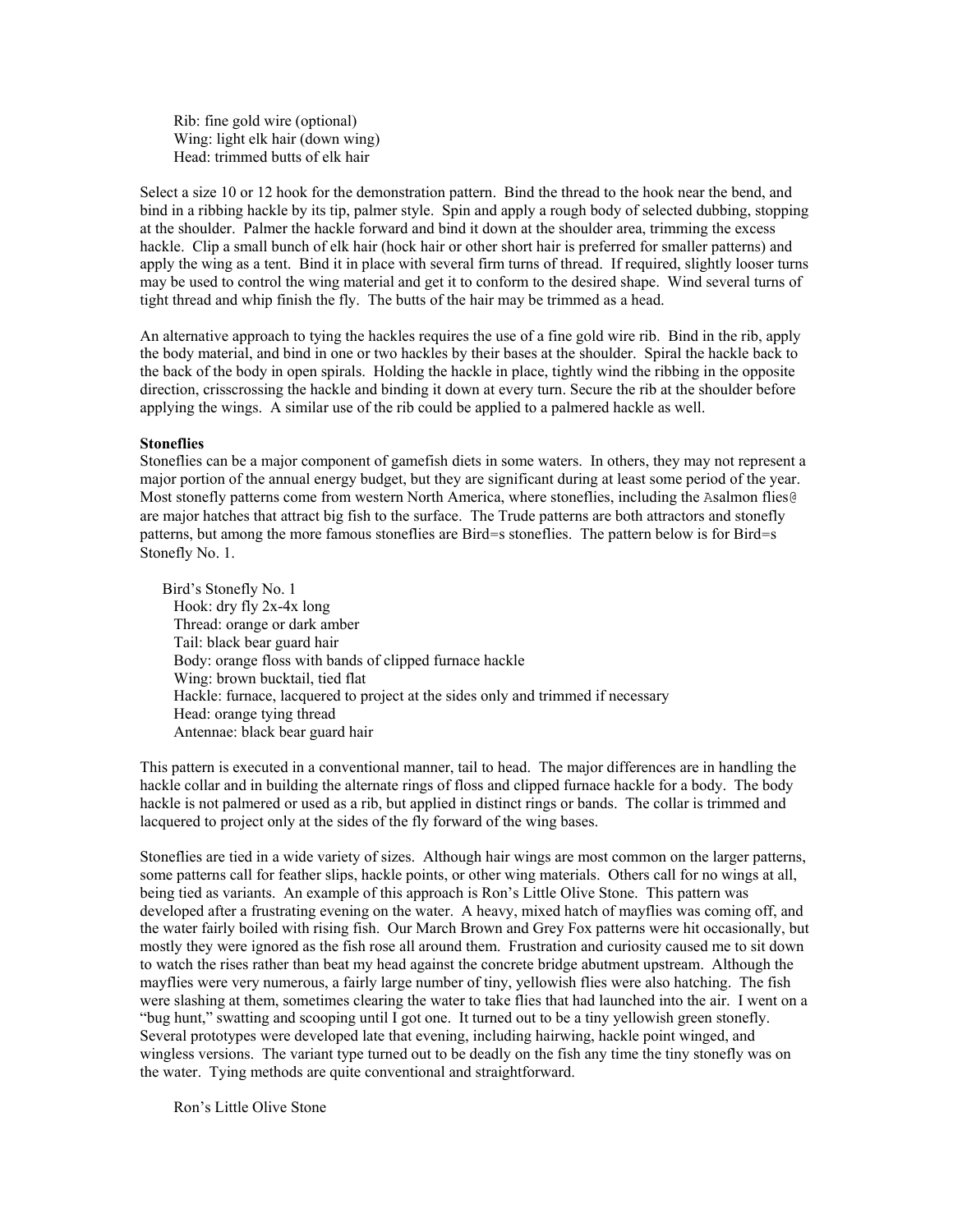Hook: dry fly #18 Thread: pale olive or yellow Tail: pale olive fibers Body: pale olive hackle quill, stripped, wound and lacquered Wings: none Hackle: pale olive about one or two sizes too large Head: tying thread, whip finished and lacquered

### **Fishing These Patterns**

Many of these patterns are excellent prospecting flies when the fish are surface minded, but not actively working a hatch that permits them to be selective. Excellent floatation, good buoyancy, and a buggy appearance make them effective in stimulating strikes. It also makes them a fine choice when fishing rough, broken or turbulent water, where they are easy for both angler and fish to see them. The caddisfly and stonefly patterns are indicated when the fish are feeding selectively on natural insects they suggest. During those selective periods, the angler may need to have the right combination of size, silhouette and colors in order to take a fish. The Trude patterns provide an additional element for the angler, after being fished through a dead drift or being skimmed over the surface, the fly can be fished back as a sunken streamer pattern.

Unlike traditional mayfly imitations, the caddisfly and stonefly patterns may be fished effectively by riffling or skimming them over the water surface, twitching them to cause a skittering movement, or simply drifted with the current. Experiment with them on your local waters, and try different approaches to see which ones seem to generate the most strikes.

### **Exhibit or Sharing Suggestions**

1. Prepare a poster, models or photographs to show the steps in tying one of the patterns included here.

2. Study fly-fishing literature to locate other flies of these types that might be useful in your area. Try them and share the results of your studies with your group.

3. Prepare a demonstration on tying one of these patterns and present that demonstration appropriately.

4. Prepare a photographic story of tying and using one of these patterns.

5. Record your experiences with tying and using these flies in a journal. Share your journal with others as desired.

6. Make a series of flies and fly pattern cards that can be exhibited at a fair or similar gathering.

7. Try variations of the one or more of these patterns to see if you can develop something that works better for the fish in your area. Record your experiments and experimental patterns in a journal and share your findings with others in your group.

### **Community Service and "Giving Back" Activities**

1. Consider ways of helping other young people learn how to tie flies, setting up tying clinics or instructional programs for interested people.

2. Tie a set of flies that can be used as auction items or door prizes in community events or fundraisers.

3. Donate flies to a local fishing program.

### **Extensions or Ways of Learning More**

1. Observe fish and the foods that they eat on your local waters. Using what you know about tying flies, try to develop a pattern that imitates or suggests a food the fish seem to prefer. Research existing fly patterns to see if someone has developed a fly that does what you want. Modify existing patterns or create your own pattern in an attempt to catch the fish you are seeking.